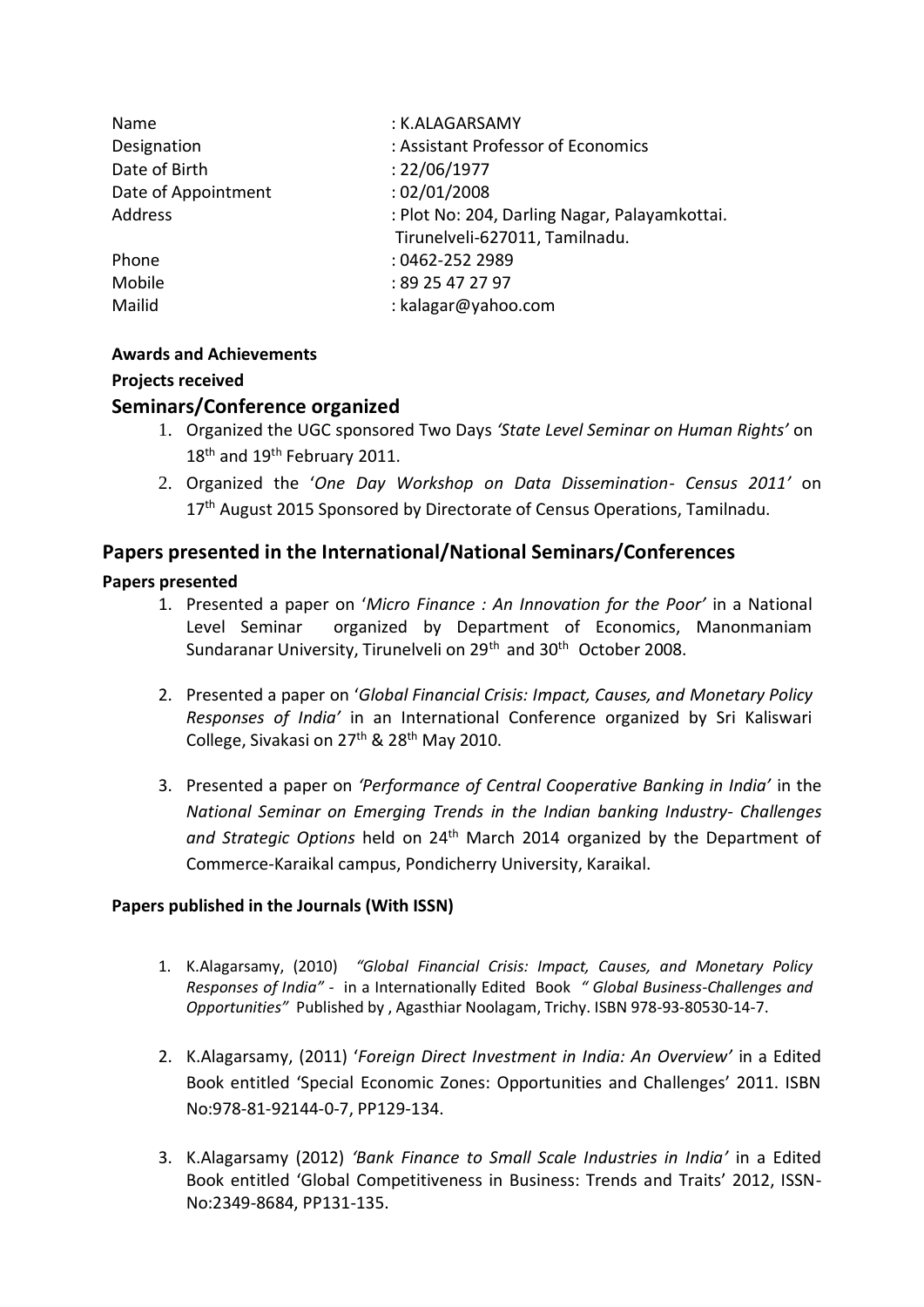# **Paper published in the Journal (Without ISSN/ISBN) Orientation/ Refresher Courses attended**

### **Orientation Course**

1. Attended the 98<sup>th</sup> Orientation Programme conducted by the UGC Academic Staff College, Bharathiar University, Coimbatore from 15.05.2013 to 11.06.2013.

## **Refresher Course**

- 1. Attended the *Refresher Course in Economics*, Batch-XIII from 05/09/2012 to 25/09/2012 at UGC, Academic Staff College, University of Madras, Chennai.
- 2. Attended the *Refresher Course in Human Rights,* from 13/11/2017 to 02/12/2017 at UGC, Human Resource Development Centre, BPS Mahila Vishwavidyalaya, Sonipat, Haryana.

### **Courses Attended**

- 1. Attended the ICSSR sponsored Twelve Days Training Course on '*Data Processing in Social Science Research'* at C.P.A.College, Bodinayakanur, Theni District from 27/01/2010 to 6/2/2010.
- 2. Attended the Twelve Days Course *on 'Teaching Innovation Programme in Economics*' at Centre for Development Studies, Thiruvananthapuram from 22/11/2010 to 03/12/2010.
- 3. Attended the Indian Association of Social Science Institute(IASSI) New Delhi sponsored Thirteen Days Course on *'Research Methodology'* from 16th May 2011 to 28<sup>th</sup> May 2011 at Centre for Economic and Social Studies, Hyderabad.
- 4. Attended the Six Days Course on *'Research Methodology for Rural Development*  Professional' from 4<sup>th</sup> June 2012 to 09<sup>th</sup> June 2012 at National Institute of Rural Development, Hyderabad.

#### **Special Lecture:**

Delivered a Guest Lecture on '*Monetary Policy and Inflation'* at Department of Economics, Ayya Nadar Janaki Ammal College, Sivakasi on 2<sup>nd</sup> September 2013.

#### **International/National Seminar/Conference attended**

- 1. Participated in the UGC Sponsored 'State *Level Seminar on Human Rights'* organized by Department of Economics, Ayya Nadar Janaki Ammal College, Sivakasi on 24<sup>th</sup> March 2008.
- 2. Participated in the workshop on *'Application of Appropriate Statistical Tools in Management Research'* organized by Department of Management Studies, Manonmaniam Sundaranar University, Tirunelveli on 4th April 2009.
- 3. Participated in the two day workshop on *'Personality Development and Effective Communication'* organized by Manonmaniam Sundaranar University, Tirunelveli on 14<sup>th</sup> and 15<sup>th</sup> December 2009.
- 4. Participated in the UGC sponsored National Level Seminar on '*Nature and Future of Unorganized Labourerers in the Context of LPG Scenario'* organized by the Department